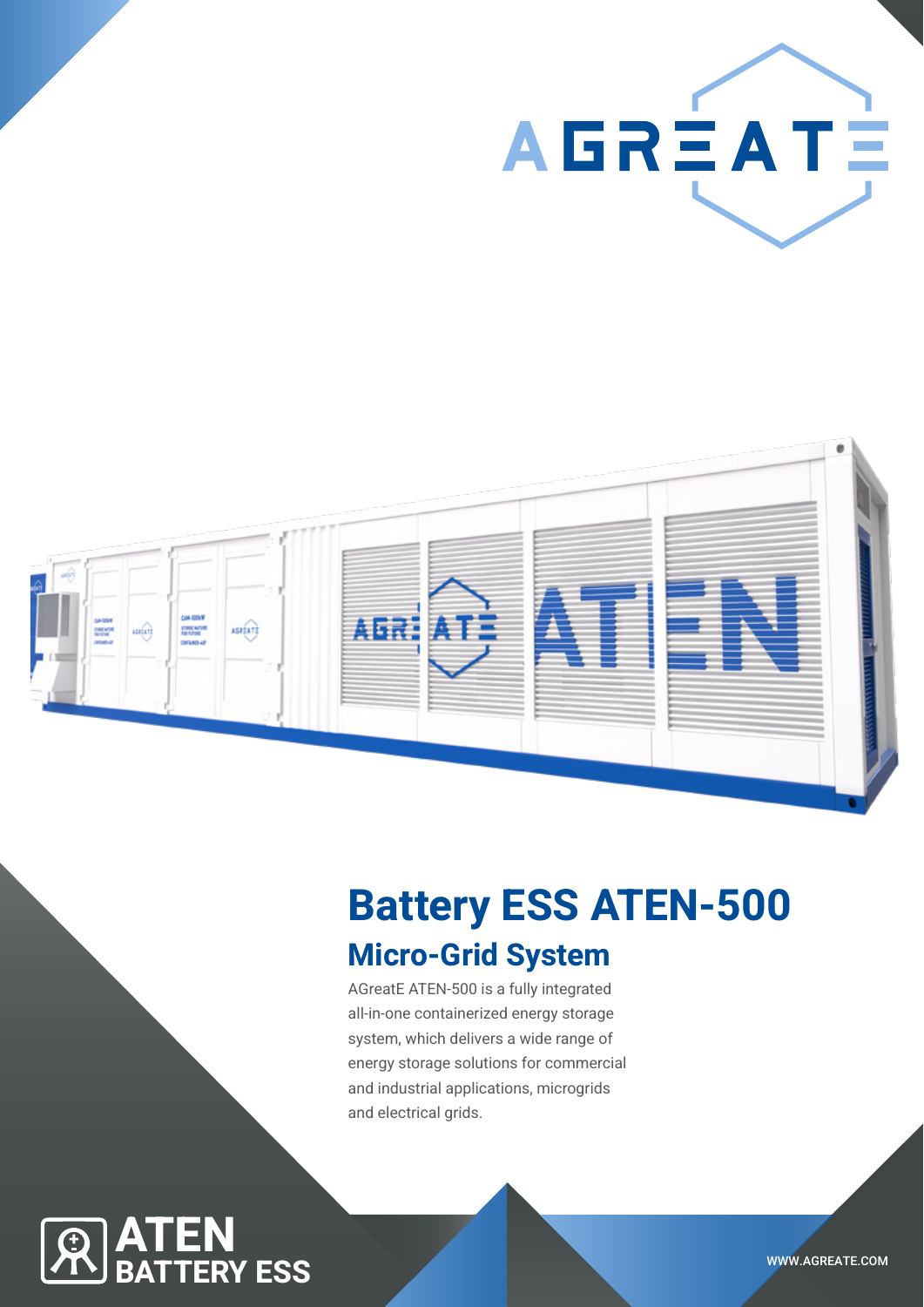

# BATTERY ESS

ATEN



#### Advanced & Guaranteed System

- Strong R&D team supports innovative products and continuous improvement thereafter;
- Self-developed BESS controller and EMS, ensuring best reliability of the system;
- High-standard testing process guaranteeing quality delivery;

#### Reliable & Competitive Quality

- $\blacksquare$ UL9540A compliant up to battery string level, 1 out of 7 manufacturers in China;
- Containerized with protection level at IP54 for the whole system and IP65 for the battery compartment;

#### Money-saved & Versatile Application

- 6,000 cycles battery cell against market prevailing 3,000 cycles battery cell;
- DC coupling system ensuring higher DC/AC ratio, higher round trip efficiency;
- Accessible to different sources of powers  $\Box$ PV, ESS, Grid or DG, supports both on-grid and off-grid modes;

#### Smart & Easy Operation

- $\blacksquare$ Fully integrated and plug-and-play microgrid system;
- $\blacksquare$ 7\*24 cloud-based monitoring and operation platform supports the visit of Mysql database and multiple mobile/PC devices.









SAFE AND RELIABLE LONG SPAN SMART AND FRIENDLY

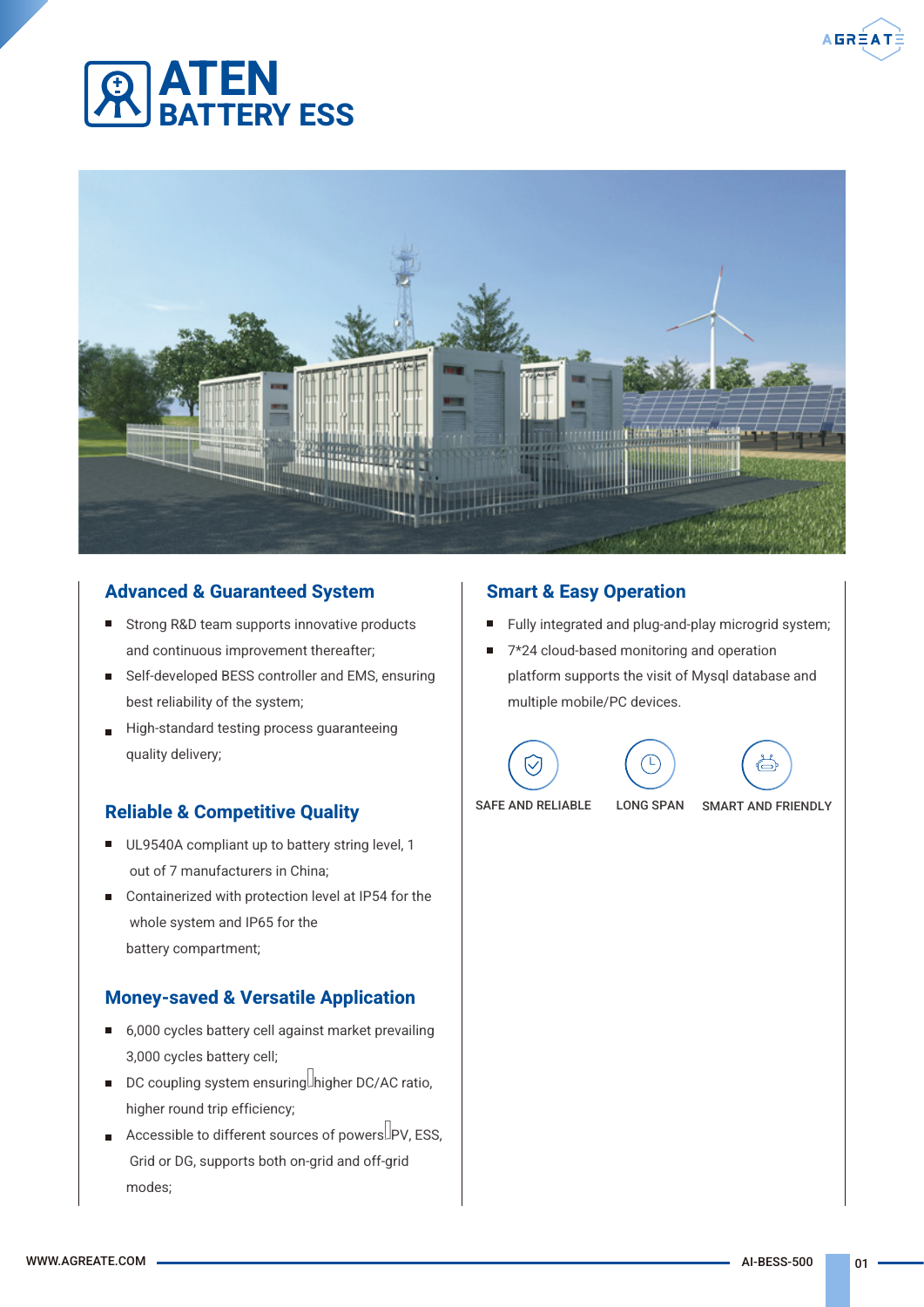## System Topology**(PV + 500kW PCS + 552/1,104/1,656kWh BESS)**

#### **Grid AC 400V/480V 3P,A,B,C,N,PE**



**AGRÉATÉ**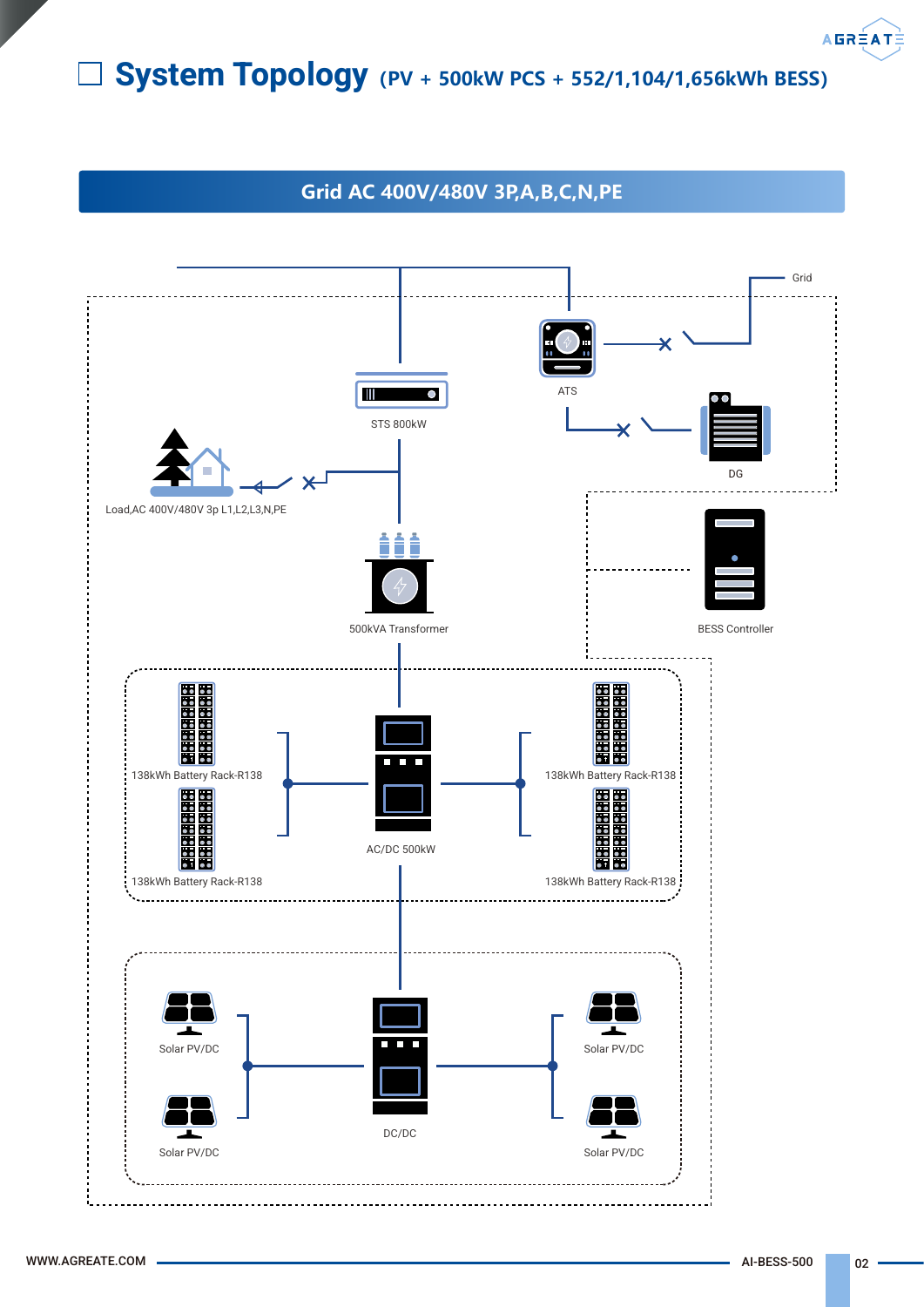

## **System Configuration**



#### Product features**(**500kW/1,656kWh**)**

- The 500kW PCS cabinet contains a modularized 8\*62.5kW PCS with 600-900V DC voltage;
- The n\*138kWh(n=4/8/12) battery strings are converted to 400V/480V AC through the respective 62.5kW modularized PCS, AC power is transferred to the isolated transformer supporting the load;
- The battery string is charged from the corresponding PV string and 400kW DC/DC during day time operation;
- When BAT and PV supplies are insufficient, Ħ ATS switches the power supply to DG or grid. STS performs on-grid and off-grid seamless switching to ensure continuous power supply of load; the EMS control system runs automatically without manual operation

| <b>Product Model</b> | S138 Strings | Container | STS (optional) | <b>DC/DC Convertor</b> | PCS   | <b>Transformer</b> |  |
|----------------------|--------------|-----------|----------------|------------------------|-------|--------------------|--|
|                      | S138-15P9    | Size      | 800kW          | 300kW                  | 250kW | 250kVA             |  |
| M500-552             |              | 20ft      |                |                        |       |                    |  |
| M500-1,104           |              | 40ft      |                |                        |       |                    |  |
| M500-1,656           | 12           | 40ft      |                |                        |       |                    |  |

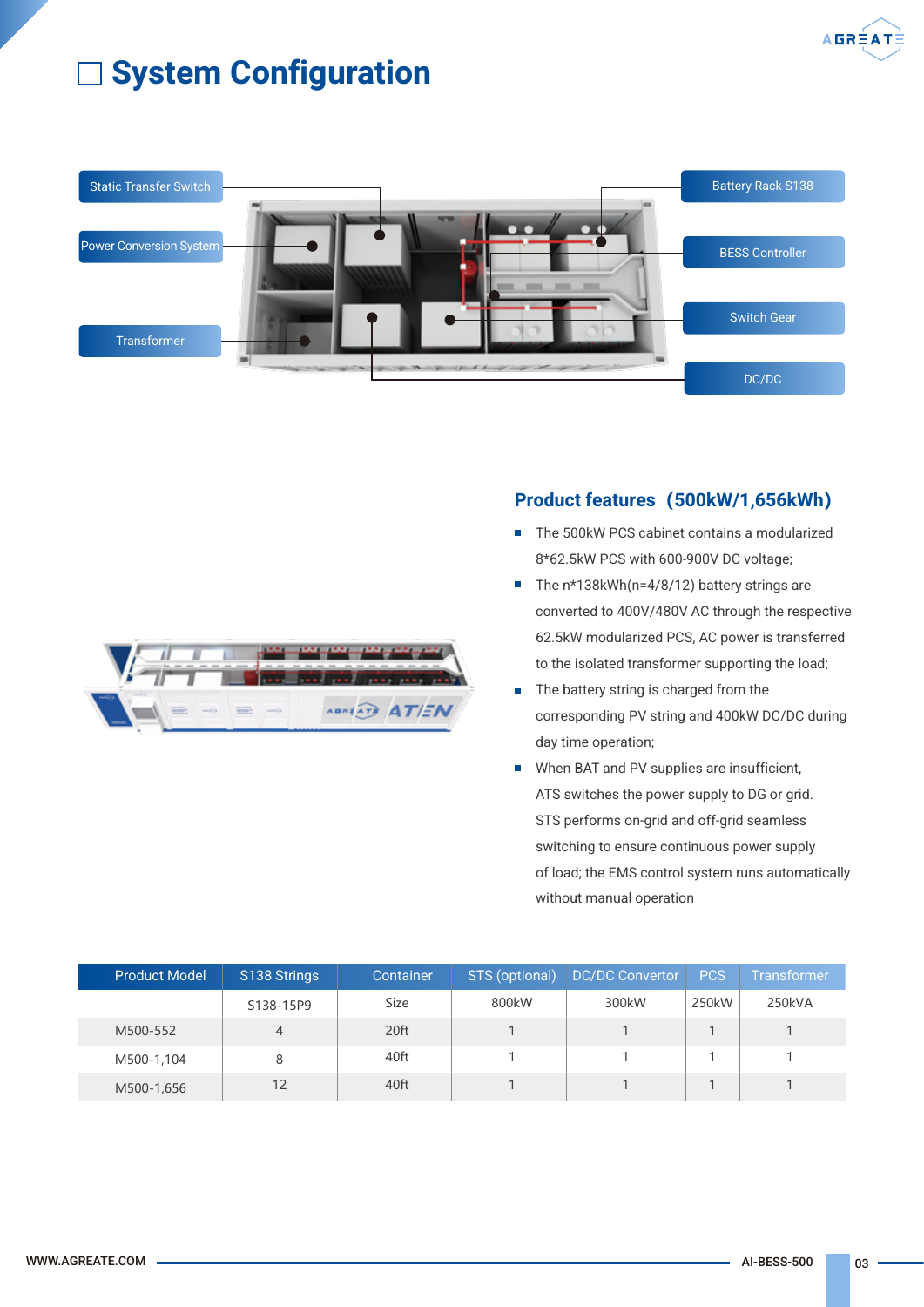## □ Key Components



#### Battery Rack-II

- 1C Charge/Discharge;
- **Power supply can be single battery Rack** or paraIIeI battery strings;
- Easy configuration and maintainance



#### Static Transfer Switch

- **Integrated distribution cabinet function,** a variety of distributed power access;
- Millisecond on/off-grid switching;  $\blacksquare$
- Automatic operation, unattended;  $\blacksquare$
- It has a 15-inch display screen, which  $\blacksquare$ can monitor the operation of each equipment

| Item                                             | Data                          |
|--------------------------------------------------|-------------------------------|
| <b>Battery module</b>                            | S138-15P9                     |
| Pack qty                                         | 15 (6~15 Configurable)        |
| Nominal capacity                                 | 138kWh (55~138kWh)            |
| Discharge cutoff-Rated-<br>Charge cutoff voltage | 672V~768V~852V                |
| Pack                                             | 3.2V/90Ah@2P16S               |
| String measuring voltage range                   | 100~1,000V                    |
| String voltage detection accuracy                | ±0.5%                         |
| String voltage sampling period                   | 100ms                         |
| String measuring current range                   | ±300A                         |
| String current detection accuracy                | $\leq 1\%$                    |
| Rack temperature detection accuracy              | ±2°C                          |
| SOC calculation accuracy                         | $\leq 7\%$                    |
| Input insulation resistance                      | $\geq$ 10MΩ, 1,000V DC        |
| Communication                                    | Modubus TCP, CAN, Modubus RTU |
| System cycle life                                | ≥5,000 cycles@0.5C, 25°C      |
| Dimension (W*D*H)                                | 800*750*2,050mm               |
| Weight                                           | 1,430kg                       |
|                                                  |                               |

| Item                                               | Data                                                                 |
|----------------------------------------------------|----------------------------------------------------------------------|
| Rated power                                        | 800kW                                                                |
| Rated voltage                                      | 400V                                                                 |
| Input voltage range                                | $-25\% \sim 15\%$                                                    |
| Output voltage range                               | $-25\% \sim 15\%$                                                    |
| Rated input currrent                               | 1,155A                                                               |
| Max input current                                  | 1,270A (110%)                                                        |
| Frequency range                                    | 50Hz/60Hz±4.5Hz                                                      |
| Switching time                                     | $10ms \sim 80ms$                                                     |
| IP degree                                          | IP20                                                                 |
| Efficiency                                         | 99.5% (Full load)                                                    |
| The max load standing capacity<br>during switching | 300kW (RCD type, pure capactive<br>load or inductive load < 100kvar) |
| Wiring mode                                        | 3 Phase 4 Wire                                                       |
| Dimension (W*D*H)                                  | 800*800*2,160mm                                                      |
| Weight                                             | 450kg                                                                |

Certifications UL1973, UL9540A, IEC62619, CE , UN38.3

**AGRÉAT**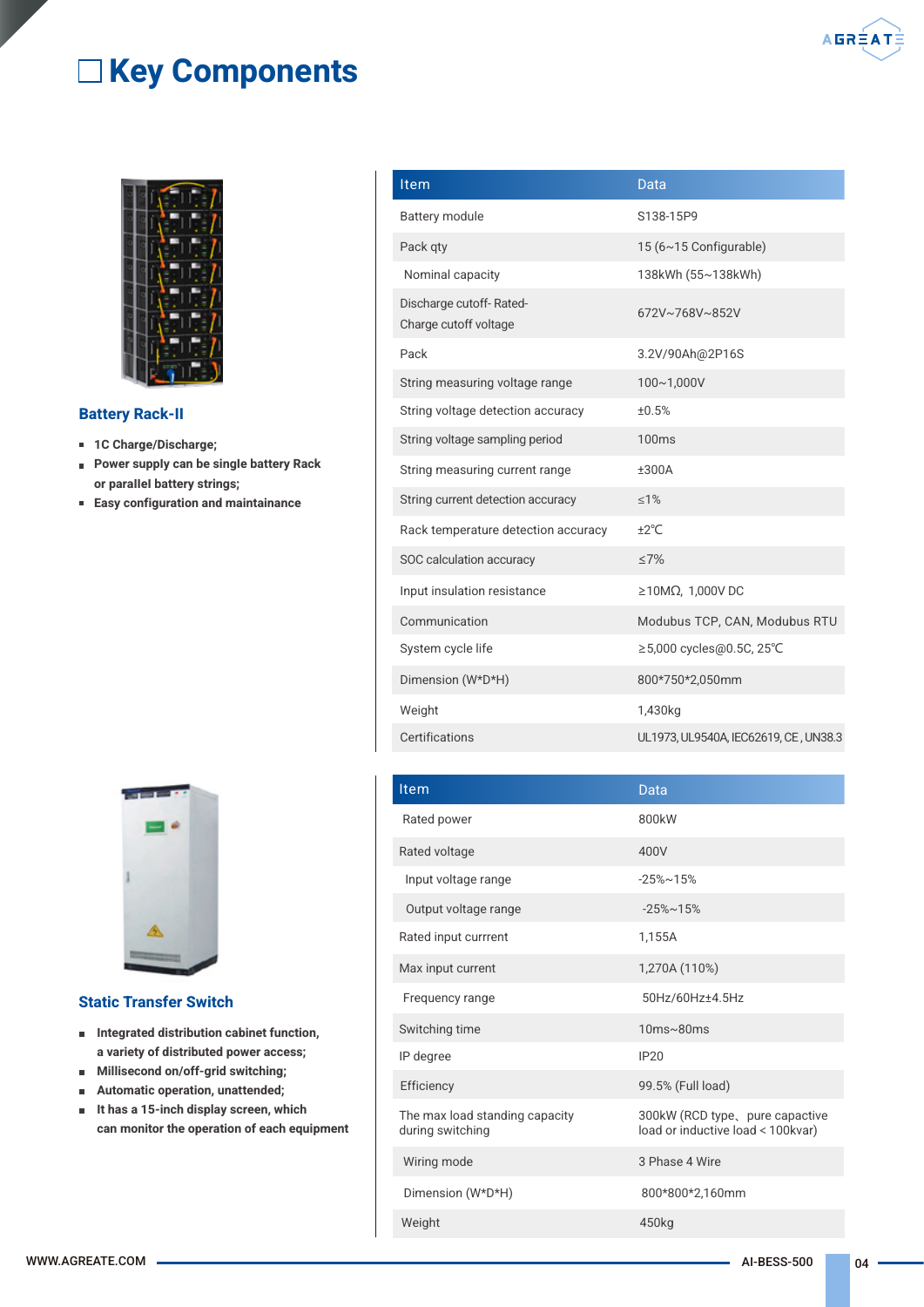

#### DC/DC Inverter

- **Bi-direction DC-DC converter;**
- Field-replaceable modular design;  $\blacksquare$
- $\blacksquare$ Shared or separated DC bus



#### Power Conversion System

- Single-stage three-level modularization;
- **Multi-branch input to reduce battery** series and parallels connection



#### BESS Controller

- **Data acquisition;**
- Multiple protection overload protection  $\blacksquare$ &reverse power protection;
- Intelligent interaction HMI

| Item                | Data                |
|---------------------|---------------------|
|                     | LV PV input mode    |
| HV DC bus voltage   | LV voltage+40V~850V |
| HV DC bus current   | $0 \sim 100A*8$     |
| LV PV input voltage | 250~840V            |
| LV PV input current | $0 \sim 120A * 8$   |
| Power rating        | 50kW*8              |
| Dimensions (W*D*H)  | 1,100*800*2,160mm   |
| Weight              | 600kg               |

| <b>Item</b>           | <b>M500-NA</b><br><b>M500-EX</b> |                       |  |  |
|-----------------------|----------------------------------|-----------------------|--|--|
| Battery voltage range | 600~900V                         | 630~900V              |  |  |
| DC max current        | 873A                             |                       |  |  |
| Rated AC power        | 500 <sub>k</sub> W               |                       |  |  |
| Maximum AC power      | 550kW                            |                       |  |  |
| Rated voltage         | 400V                             | 480V                  |  |  |
| Grid voltage range    | ±15%                             | ±10%                  |  |  |
| AC rate of current    | 720A<br>601A                     |                       |  |  |
| Output THDi           | < 3%                             |                       |  |  |
| Adjustable PF         | 1(leading)~1(lagging)            |                       |  |  |
| Grid frequency range  | 50/60±2.5Hz                      | $59.5 \times 60.5$ Hz |  |  |
| Isolation method      | 3 Phase 4 Line Transformer       |                       |  |  |
| Dimensions (W*D*H)    | 1,200*800*2,160mm                |                       |  |  |
| 1,280kg<br>Weight     |                                  |                       |  |  |

| <b>Item</b>                  | Data                                                       |
|------------------------------|------------------------------------------------------------|
| Dimension (L*W*H)            | 600*700*2,200mm                                            |
| Weight                       | 200 <sub>kg</sub>                                          |
| Protection Level             | IP20                                                       |
| <b>Operating Temperature</b> | $0^\circ C \sim 40^\circ C$                                |
| Memory                       | dual-core micro-controller 64M<br>RAM 128M flash memory    |
| <b>Network</b>               | Safety zones divided by network<br>switches and firewalls. |
| Power Consumption            | $<$ 100 W                                                  |
| <b>Backup Time</b>           | 30 minutes (optional)                                      |
| HMI                          | LCD touch screen                                           |

WWW.AGREATE.COM **ALICE COM ALICE COM** 05

**AGRÉATE**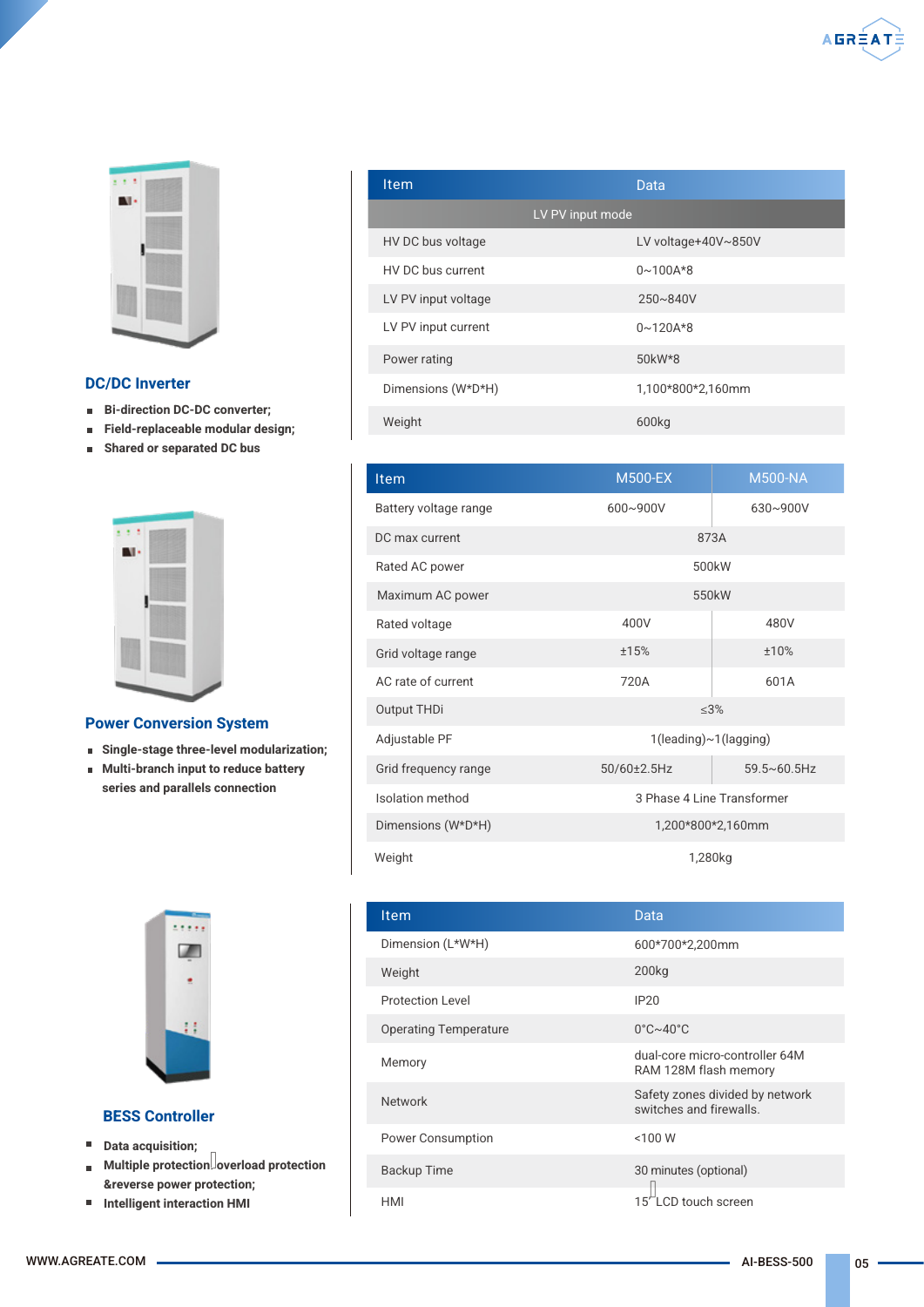

## System Technical Specifications

| Item                               | M500-552/NA                    | M500-1,104/NA                            | M500-1,656/NA        |  |  |
|------------------------------------|--------------------------------|------------------------------------------|----------------------|--|--|
| <b>DC</b> Data                     |                                |                                          |                      |  |  |
| <b>Battery Chemisty</b>            | Lithium Iron Phosphate (LFP)   |                                          |                      |  |  |
| Cell life cycle                    |                                | 80% Retention with 5,000 Cycles @ 1C 25℃ |                      |  |  |
| Cell spec                          |                                |                                          |                      |  |  |
| Rack configuration                 |                                | 2P240S                                   |                      |  |  |
| Number of strings                  | $\overline{4}$<br>8            |                                          | 12                   |  |  |
| Rack rated energy capacity         |                                | 138kWh                                   |                      |  |  |
| DC rated energy capacity           | 552kWh                         | 1,104kWh                                 | 1,656kWh             |  |  |
| Rated voltage                      |                                | 768V                                     |                      |  |  |
| Voltage range                      | 672V~852V                      |                                          |                      |  |  |
| <b>BMS</b> communication interface | RS485, Ethernet                |                                          |                      |  |  |
| <b>BMS</b> communication protocol  | Modbus RTU, Modbus TCP         |                                          |                      |  |  |
| <b>AC</b> Data                     |                                |                                          |                      |  |  |
| Rated AC power                     | 500kW                          |                                          |                      |  |  |
| Maximum AC power                   |                                | 550kW                                    |                      |  |  |
| Rated voltage                      | 400V/480V                      |                                          |                      |  |  |
| Grid voltage range                 | ±15%/±10%                      |                                          |                      |  |  |
| AC rate of current                 | 360A/301A                      |                                          |                      |  |  |
| Output THDi                        | $\leq 3\%$                     |                                          |                      |  |  |
| Grid connected power factor        | 1(leading)~1(lagging)          |                                          |                      |  |  |
| Grid frequency range               | 50/60±2.5Hz/59.5~60.5Hz        |                                          |                      |  |  |
| Isolation method                   |                                | 3 Phase 4 Line Transformer               |                      |  |  |
| <b>General Data</b>                |                                |                                          |                      |  |  |
| Dimension w/o clearances(L*W*H)    | 6,058*2,438*2,591mm            |                                          | 12,192*2,438*2,591mm |  |  |
| Weight of whole system             | $16T$                          | $26T$                                    | <30T                 |  |  |
| Degree of protection               |                                | <b>IP54</b>                              |                      |  |  |
| Operating temperature range        |                                | $-20 - 40$ °C                            |                      |  |  |
| Relative humidity                  |                                | 0~95 % (non-condensing)                  |                      |  |  |
| Max working altitude               |                                | 3,000m/9,842ft                           |                      |  |  |
| Cooling concept of DC hatch        |                                | <b>HVAC</b>                              |                      |  |  |
| Communication interfaces           |                                | RS485, Ethernet, GPRS                    |                      |  |  |
| Certificates                       | IEC 62619, UN 38.3, CE, UL1973 |                                          |                      |  |  |